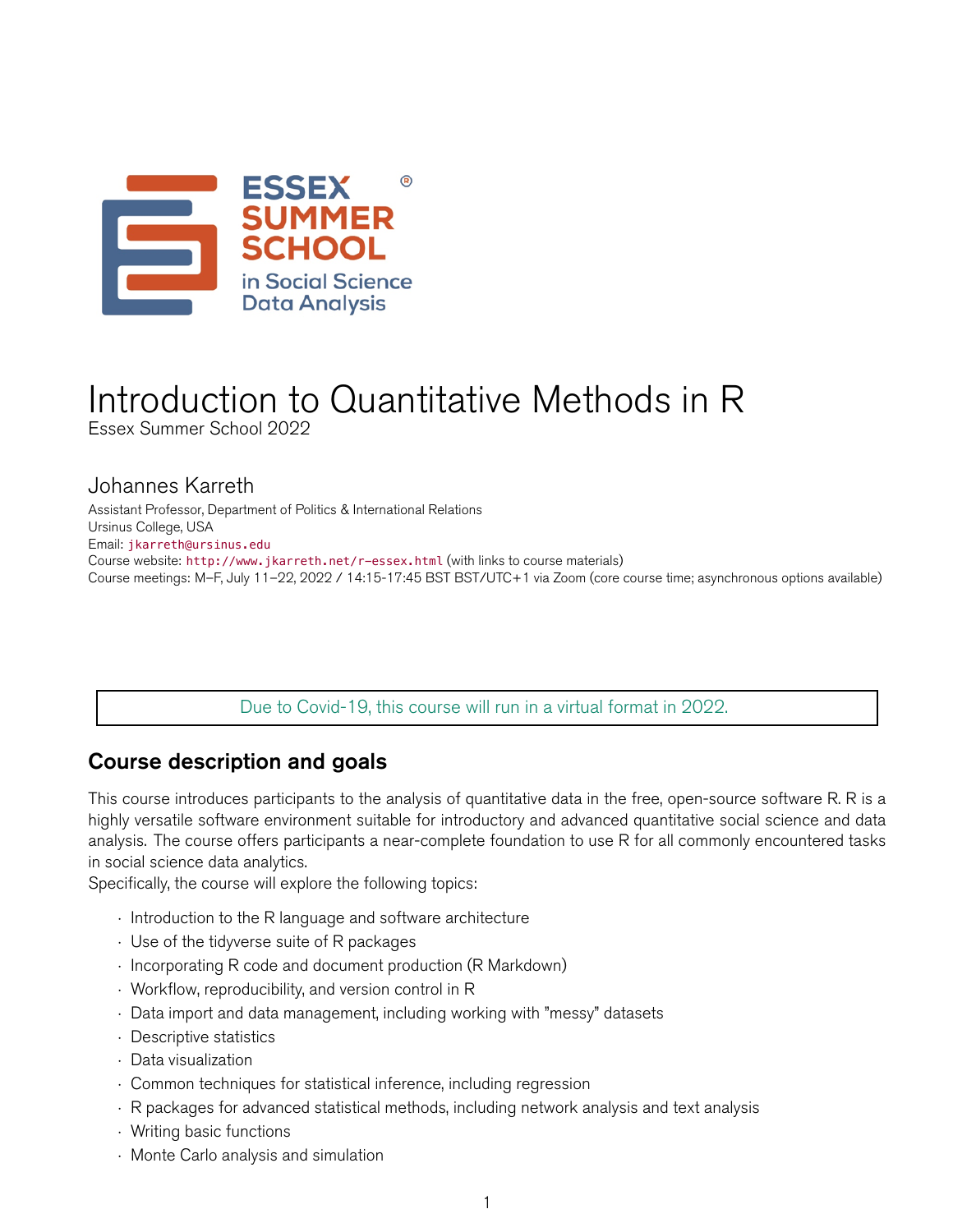Upon completion of this course, participants will be able to use R for most commonly encountered tasks in social science data analysis, including all of the topics listed above. The course is suitable for researchers at the beginning of their quantitative training as well as researchers with advanced background in quantitative social science wishing to acquire a new, free, open-source, and highly versatile set of tools. Applications from classic statistical methods (such as regression) toward newer tools (such as text analysis) are supported. Participants will also learn to incorporate data analysis and document creation (via R Markdown). A workflow for reproducible data analysis is also a core element of the course. The course content will be reinforced through regular hands-on exercises and frequent feedback from the instructor.

# Remote learning setup

Lectures will run on Zoom, and will be recorded for participants to revisit. Participants are invited to interrupt and ask questions any time. To recreate the in-person experience as much as possible, much of the course will consist of 1-on-1 or small-group exercises with the teaching staff. These will take place during the core course time. I will also be available for virtual office hours during every day of the workshop, both during fixed times and by appointment.

## **Prerequisites**

Participants should have a background in introductory statistics or concurrently enroll in an introductory statistics course. Prior initial exposure to statistical techniques up to linear regression (at a fundamental level) is helpful but not required. No background in R or computer programming is required. The course introduces R from a beginner's perspective. At the same time, participants with experience in other tools (e.g. SPSS, Stata, or SAS) will find the course structure helpful to transfer their skillsets into R.

# Literature

Participants should have access to:

*·* Imai, Kosuke. 2018. *Quantitative Social Science: an Introduction*. Princeton: Princeton University Press (abbreviated below as QSS).

The following books are recommended as background companions, depending on participant interest:

- *·* Gandrud, Christopher. 2017. *Reproducible Research with R and RStudio*. Second. Boca Raton, FL: Chapman / Hall/CRC.
- *·* Long, James and Paul Teetor. 2019. *R Cookbook: Proven Recipes for Data Analysis, Statistics, and Graphics*. Sebastopol, CA: O'Reilly Media. Online version: <https://rc2e.com>.
- *·* Moore, Will H. and Siegel, David A. 2013. *A Mathematics Course for Political and Social Research*. Princeton, NJ: Princeton University Press.
- *·* Xie, Yihui, J. J. Allaire, and Garrett Grolemund. 2020. *R Markdown: The Definitive Guide*. Chapman and Hall/CRC. Online version: <https://bookdown.org/yihui/rmarkdown/>.
- *·* Chang, Winston. 2018. *R Graphics Cookbook, 2nd edition*. Sebastopol, CA: O'Reilly Media. Online version: <https://r-graphics.org>.
- *·* Healy, Kieran. 2019. *Data Visualization: A practical introduction*. Princeton: Princeton University Press. Online version: <https://socviz.co>.
- *·* Grolemund, Garrett and Hadley Wickham. 2017. *R for Data Science*. Sebastopol, CA: O'Reilly Media. Online version: <https://r-graphics.org>.

Further readings and materials will be made available to participants during the course.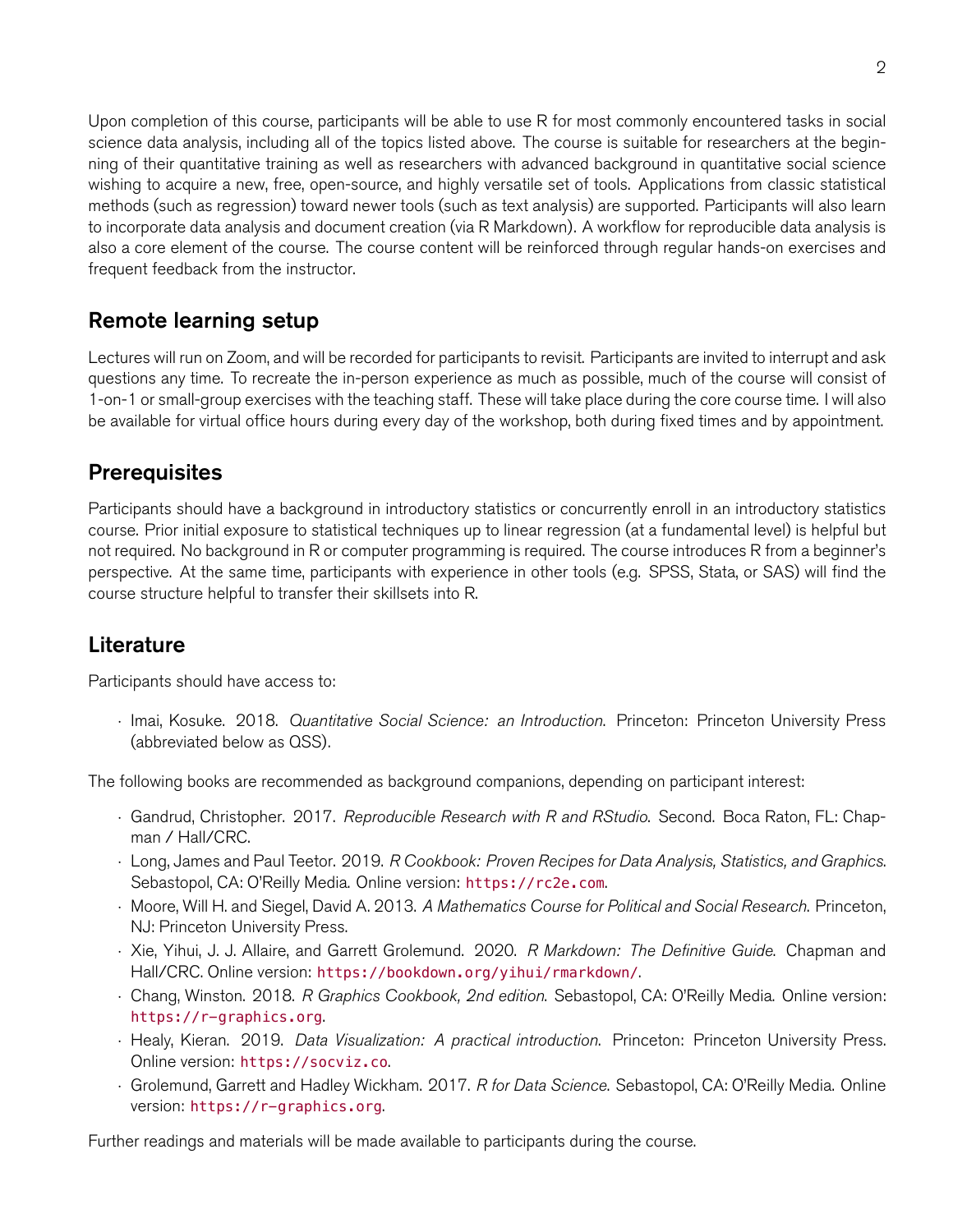## Software and Preparation

Participants will be asked to install R and RStudio on their personal laptops during the first course meeting. We will go over how to use these programs on the first day of the course, using a detailed tutorial with step-by-step instructions. We will also have time to catch up on installation problems on the first day.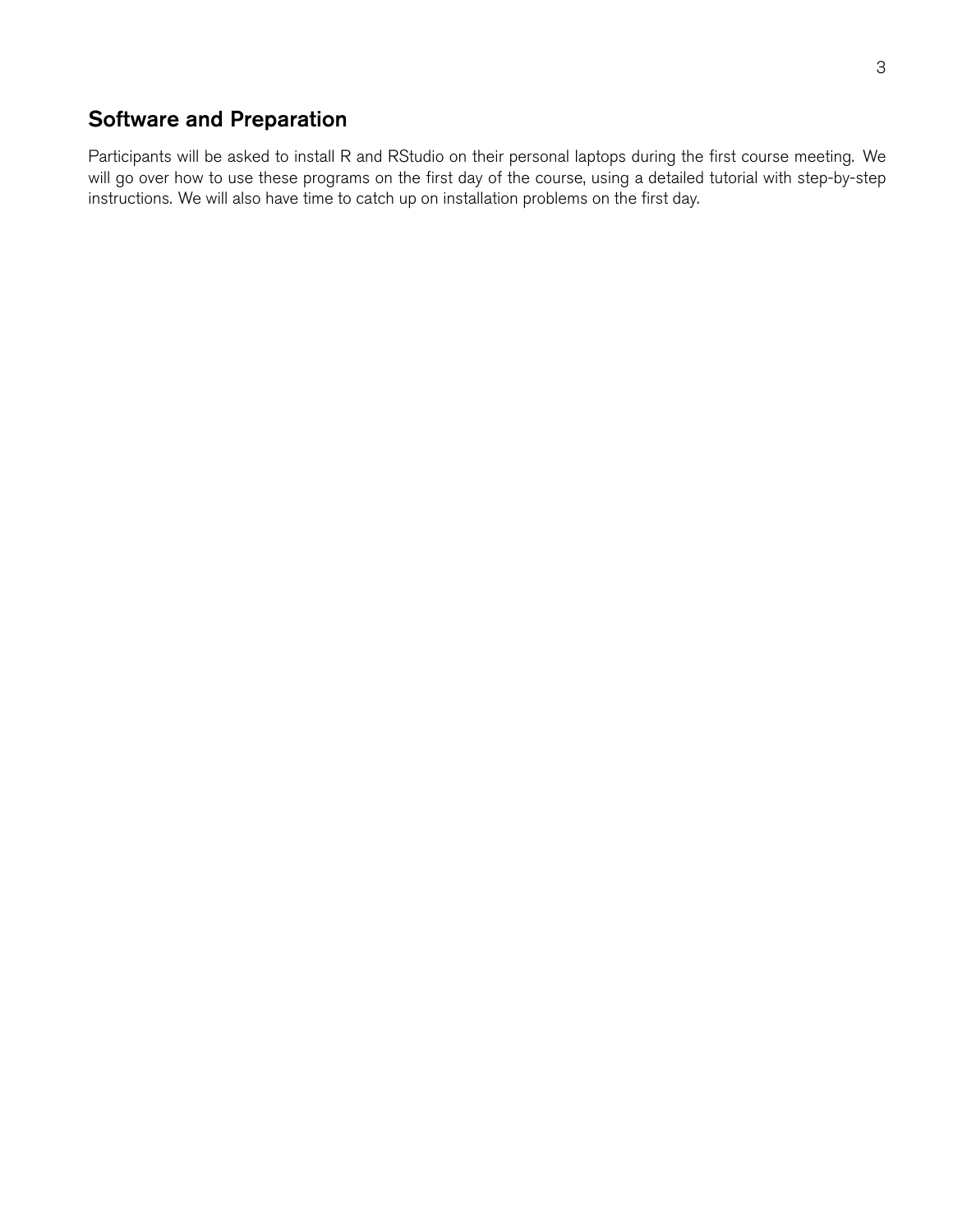# Course schedule

For each day, the core reading usually provides substantial details for the units discussed on that day. A typical course period will consist of the following:

- *·* Lectures are self-contained mini-units mixing lecture and discussion.
- *·* Labs are guided tutorials with documented scripts available to participants.
- *·* Assignments are problem sets that participants may complete to reinforce the material learned in the course on that respective day.

## Day 1 Monday, July 11

Introduction to the R language and software architecture

- 1. Why use R? In brief: to make your life easier
- 2. Foundational elements of the R language
- 3. Object-oriented programming
- 4. Software infrastructure
- 5. Advantages of a text-based workflow
- Lab Setting up your first project in R

Assignments Bias in voting turnout, and world population dynamics Reading QSS, chapter 1

## Day 2 Tuesday, July 12

Managing and describing data

- 1. Importing and managing datasets
- 2. Manipulating data
- 3. Describing and summarizing data
- Lab Small class sizes and learning outcomes

Reading QSS, chapter 2

## Day 3 Wednesday, July 13

Exploring data through visualization

- 1. Bivariate associations
- 2. Building simple plots using base-R
- 3. The ggplot2 framework
- 4. Plots for grouped data: small multiples
- Lab Optimizing plot content and quality

Reading QSS, chapter 3 (75-96)

## Day 4 Thursday, July 14

Common regression-based techniques for statistical inference and their implementation in R

- 1. Regression: Foundations
- 2. Regression and causal inference
- 3. Presentation
- 4. Diagnostics

Reading QSS, sections 4.2-4.4; also review chapters 2 and 3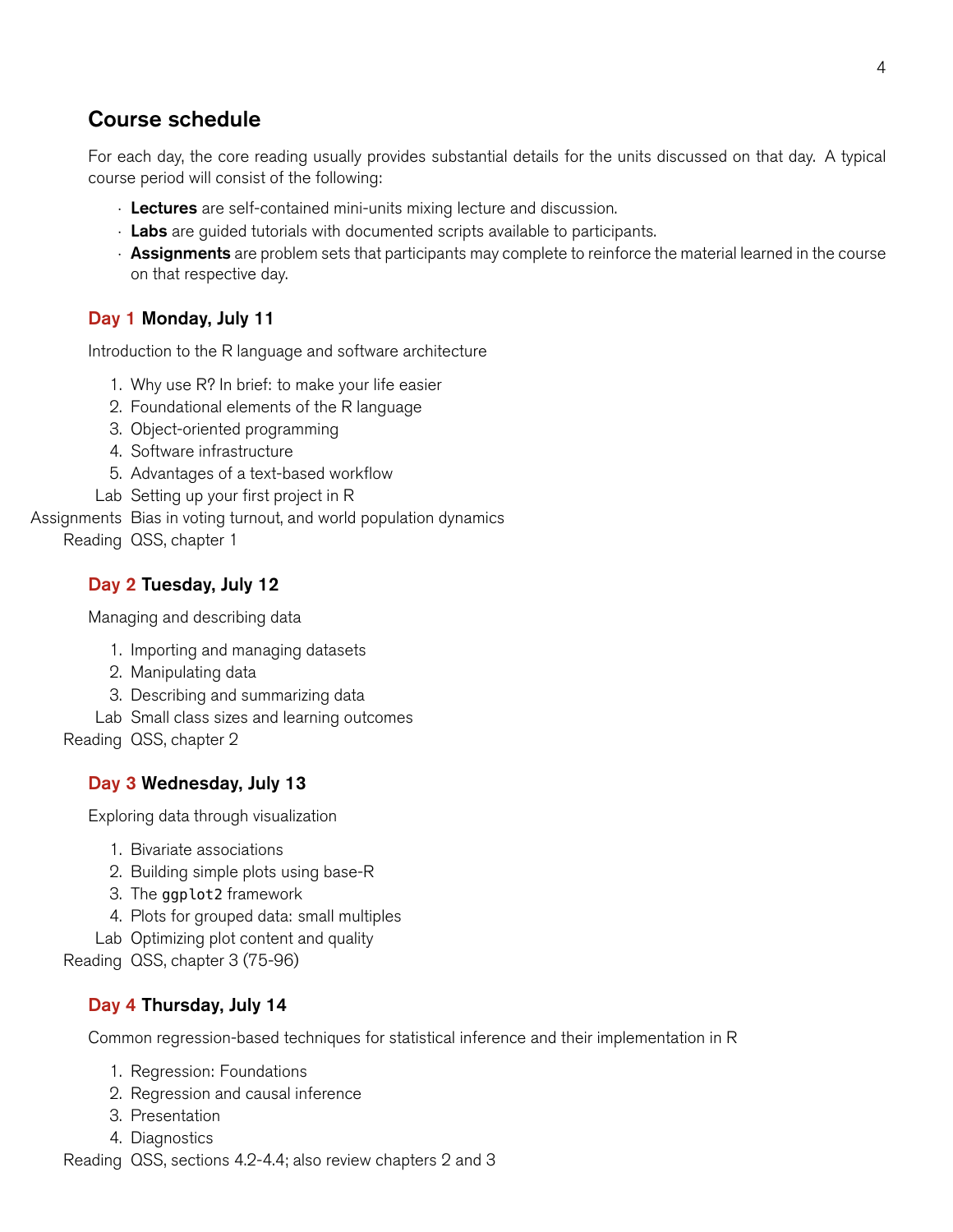## Day 5 Friday, July 15

Workflow and reproducibility

- *·* Folder structures
- *·* The Project TIER setup for reproducible research
- *·* Incorporating R code and document production with R Markdown
- *·* From R output to word processing system: tables and graphs

Assignment Your first complete research project in R

Reading The Project TIER protocol (<https://www.projecttier.org/tier-protocol/specifications/>)

#### Day 6 Monday, July 18

Probability: foundations of inference

- 1. Debrief on research project assignments
- 2. Basic rules of probability
- 3. Randomness
- 4. Distributions
- 5. Large sample theorems

Reading QSS, chapter 6

#### Day 7 Tuesday, July 19

Uncertainty: Regression and hypothesis testing

- 1. Estimating uncertainty around parameters
- 2. Interpreting regression estimates for hypothesis tests
- 3. Critiques of null hypothesis significance testing

Reading QSS, chapter 7

#### Day 8 Wednesday, July 20

Managing and wrangling data: working with messy scenarios

- 1. Debrief on research project assignments
- 2. Concepts for organizing data
- 3. The tidyverse suite of packages
- Lab Processing and managing data

Reading Wickham, Hadley. 2014. "Tidy Data." *Journal of Statistical Software* 59 (10): 1–23

#### Day 9 Thursday, July 21

Text as data

- 1. Loading texts into R
- 2. Basic methods for text analysis
- Lab Processing and analyzing text

Reading QSS, chapter 5 section 1